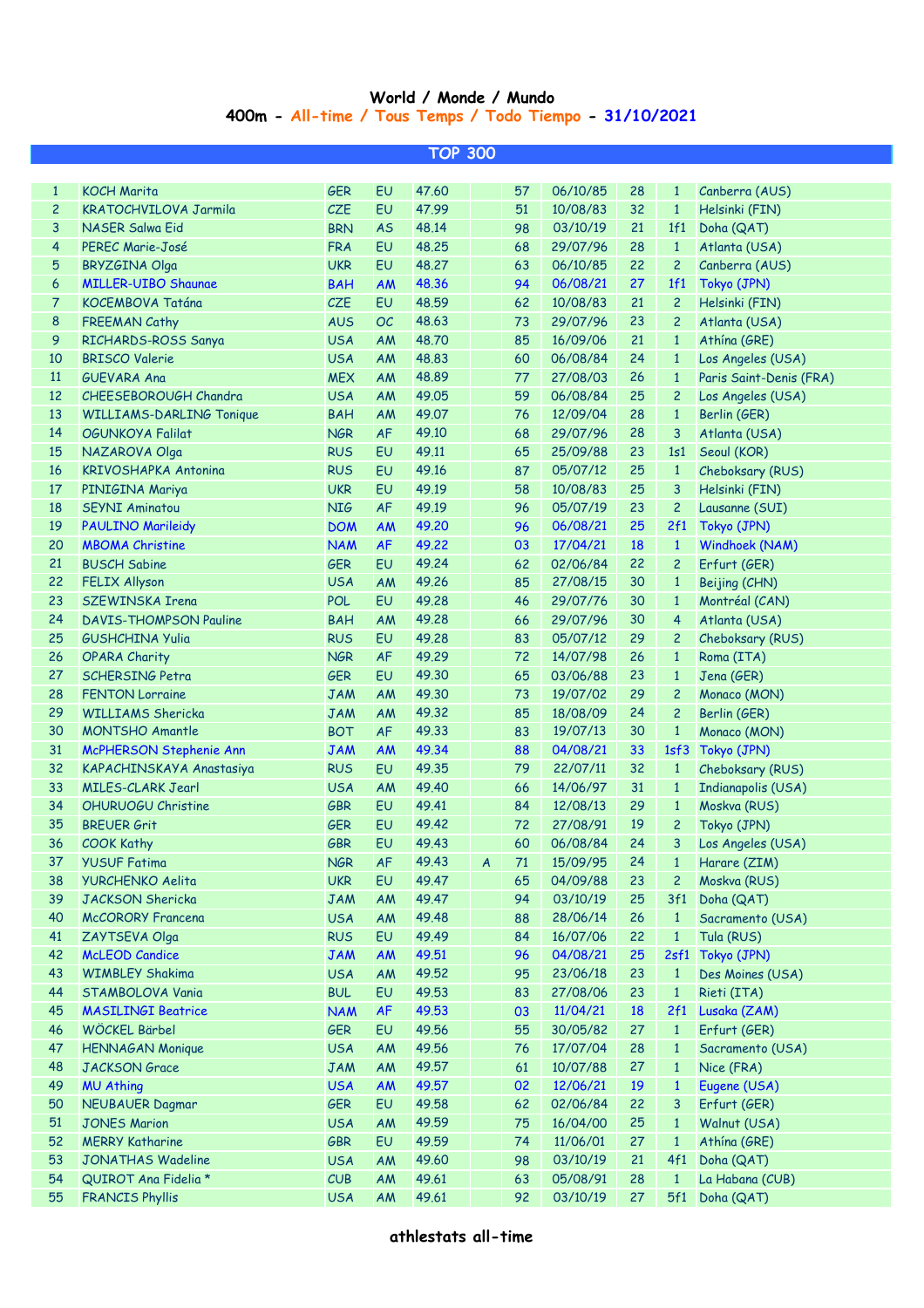| 56  | <b>SEMENYA Caster</b>                | <b>RSA</b> | <b>AF</b>              | 49.62 |                  | 91 | 08/09/18    | 27 | 2f1              | Ostrava (CZE)           |
|-----|--------------------------------------|------------|------------------------|-------|------------------|----|-------------|----|------------------|-------------------------|
| 57  | <b>WILLIAMS-MILLS Novlene</b>        | <b>JAM</b> | AM                     | 49.63 |                  | 82 | 23/09/06    | 24 | 1r1              | Shanghai (CHN)          |
| 58  | <b>TORRENCE Gwen</b>                 | <b>USA</b> | AM                     | 49.64 |                  | 65 | 15/07/92    | 27 | $\overline{c}$   | Nice (FRA)              |
| 59  | <b>RESTREPO Ximena</b>               | COL        | AM                     | 49.64 |                  | 69 | 05/08/92    | 23 | 3                | Barcelona (ESP)         |
| 60  | <b>TROTTER Deedee</b>                | <b>USA</b> | AM                     | 49.64 |                  | 82 | 23/06/07    | 25 | $\mathbf{1}$     | Indianapolis (USA)      |
| 61  | <b>DUNN Debbie</b>                   | <b>USA</b> | AM                     | 49.64 |                  | 78 | 26/06/10    | 32 | $\mathbf{1}$     | Des Moines (USA)        |
| 62  | NAZAROVA Natalya                     | <b>RUS</b> | EU                     | 49.65 |                  | 79 | 31/07/04    | 25 | $\mathbf{1}$     | Tula (RUS)              |
| 63  | <b>SANDERS Nicola</b>                | <b>GBR</b> | EU                     | 49.65 |                  | 82 | 29/08/07    | 25 | $\overline{c}$   | Osaka (JPN)             |
| 64  | <b>LATHAN Christina</b>              | <b>GER</b> | EU                     | 49.66 |                  | 58 | 28/07/80    | 22 | 3                | Moskva (RUS)            |
| 65  | <b>LEATHERWOOD Lillie</b>            | <b>USA</b> | <b>AM</b>              | 49.66 |                  | 64 | 15/06/91    | 27 | $\mathbf{1}$     | New York (USA)          |
| 66  | <b>MYERS Sandra</b>                  | <b>ESP</b> | EU                     | 49.67 |                  | 61 | 06/07/91    | 30 | $\mathbf{1}$     | Oslo (NOR)              |
| 67  | <b>OKOLO Courtney</b>                | <b>USA</b> | <b>AM</b>              | 49.71 |                  | 94 | 23/04/16    | 22 | 1r2              | Baton Rouge (USA)       |
| 68  | <b>GÓMEZ Roxana</b>                  | CUB        | <b>AM</b>              | 49.71 |                  | 99 | 04/08/21    | 22 |                  | 3sf1 Tokyo (JPN)        |
| 69  | <b>FIROVA Tatyana</b>                | <b>RUS</b> | EU                     | 49.72 |                  | 82 | 05/07/12    | 30 | 3                | Cheboksary (RUS)        |
| 70  | <b>HAYES Quanera</b>                 | <b>USA</b> | <b>AM</b>              | 49.72 |                  | 92 | 24/06/17    | 25 | $\mathbf{1}$     | Sacramento (USA)        |
| 71  | RÜCKER Anja                          | <b>GER</b> | EU                     | 49.74 |                  | 72 | 26/08/99    | 27 | $\overline{c}$   | Sevilla (ESP)           |
| 72  | <b>BUSSMANN Gaby</b>                 | <b>GER</b> | EU                     | 49.75 |                  | 59 | 10/08/83    | 24 | 4                | Helsinki (FIN)          |
| 73  | <b>KOTLYAROVA Olga</b>               | <b>RUS</b> | EU                     | 49.77 |                  | 76 | 02/07/04    | 28 | 3                | Roma (ITA)              |
| 74  | <b>RICHARDS Sandie</b>               | <b>JAM</b> | <b>AM</b>              | 49.79 |                  | 68 | 04/08/97    | 29 | $\overline{c}$   | Athina (GRE)            |
| 75  | <b>FRASER Donna</b>                  | <b>GBR</b> | EU                     | 49.79 |                  | 72 | 25/09/00    | 28 | 4                | Sydney (AUS)            |
| 76  | POSPELOVA Svetlana                   | <b>RUS</b> | EU                     | 49.80 |                  | 79 | 11/07/05    | 26 | $\mathbf{1}$     | Tula (RUS)              |
| 77  | RYZHOVA-VDOVINA Kseniya              | <b>RUS</b> | EU                     | 49.80 |                  | 87 | 24/06/13    | 26 | 1h1              | Cheboksary (RUS)        |
| 78  |                                      |            |                        | 49.80 |                  | 98 | 09/06/18    | 20 | $\mathbf{1}$     |                         |
| 79  | <b>IRBY Lynna</b><br><b>YUQIN Ma</b> | <b>USA</b> | <b>AM</b><br><b>AS</b> | 49.81 |                  | 72 |             | 21 | $\mathbf{1}$     | Eugene (USA)            |
|     |                                      | <b>CHN</b> |                        |       |                  |    | 11/09/93    |    |                  | Beijing (CHN)           |
| 80  | <b>DIXON Diane</b>                   | <b>USA</b> | AM                     | 49.84 |                  | 64 | 25/09/88    | 24 | 3s1              | Seoul (KOR)             |
| 81  | HASTINGS Natasha                     | <b>USA</b> | AM                     | 49.84 |                  | 86 | 23/06/07    | 21 | $\overline{c}$   | Indianapolis (USA)      |
| 82  | <b>WHYTE Rosemarie</b>               | <b>JAM</b> | AM                     | 49.84 |                  | 86 | 06/08/11    | 25 | $\overline{c}$   | London (GBR)            |
| 83  | <b>ANTYUKH Natalya</b>               | <b>RUS</b> | EU                     | 49.85 |                  | 81 | 31/07/04    | 23 | $\overline{c}$   | Tula (RUS)              |
| 84  | <b>THIAM Amy Mbacké</b>              | <b>SEN</b> | <b>AF</b>              | 49.86 |                  | 76 | 07/08/01    | 25 | $\mathbf{1}$     | Edmonton (CAN)          |
| 85  | <b>HILL Denean</b>                   | <b>USA</b> | AM                     | 49.87 |                  | 64 | 25/09/88    | 24 | 4s1              | Seoul (KOR)             |
| 86  | <b>COLANDER LaTasha</b>              | <b>USA</b> | AM                     | 49.87 |                  | 76 | 16/07/00    | 24 | $\mathbf{1}$     | Sacramento (USA)        |
| 87  | <b>TARLEA Ionela</b>                 | <b>ROU</b> | EU                     | 49.88 |                  | 76 | 12/07/99    | 23 | $\mathbf{1}$     | Palma de Mallorca (ESP) |
| 88  | <b>PRIVALOVA Irina</b>               | <b>RUS</b> | EU                     | 49.89 |                  | 68 | 30/07/93    | 25 | $\mathbf{1}$     | Moskva (RUS)            |
| 89  | <b>PAYNE Marita</b>                  | CAN        | <b>AM</b>              | 49.91 |                  | 60 | 06/08/84    | 24 | 4                | Los Angeles (USA)       |
| 90  | <b>RICHARDSON Jillian</b>            | CAN        | AM                     | 49.91 |                  | 65 | 25/09/88    | 23 | 5s1              | Seoul (KOR)             |
| 91  | <b>LITTLE Shamier</b>                | <b>USA</b> | <b>AM</b>              | 49.91 |                  | 95 | 10/04/21    | 26 | $\mathbf{1}$     | Miramar (USA)           |
| 92  | USTALOVA Kseniya                     | <b>RUS</b> | EU                     | 49.92 |                  | 88 | 30/07/10    | 22 | $\overline{c}$   | Barcelona (ESP)         |
| 93  | <b>HENDERSON Monique</b>             | <b>USA</b> | AM 49.96               |       |                  |    | 83 25/06/05 | 22 |                  | 3 Carson (USA)          |
| 94  | <b>WILLIAMS Jodie</b>                | <b>GBR</b> | EU                     | 49.97 |                  | 93 | 04/08/21    | 28 | 2sf2             | Tokyo (JPN)             |
| 95  | ALEKSEYEVA Tatyana                   | <b>RUS</b> | EU                     | 49.98 |                  | 63 | 08/07/97    | 34 | $\mathbf{1}$     | Tula (RUS)              |
| 96  | <b>MARSHALL Pam</b>                  | <b>USA</b> | <b>AM</b>              | 49.99 |                  | 60 | 17/05/86    | 26 | $\mathbf{1}$     | Westwood (USA)          |
| 97  | <b>VESHKUROVA Tatyana</b>            | <b>RUS</b> | EU                     | 49.99 |                  | 81 | 16/07/06    | 25 | $\overline{c}$   | Tula (RUS)              |
| 98  | <b>ELLIS Kendall</b>                 | <b>USA</b> | <b>AM</b>              | 49.99 |                  | 96 | 13/05/18    | 22 | $\mathbf{1}$     | Palo Alto (USA)         |
| 99  | <b>JING Li</b>                       | <b>CHN</b> | <b>AS</b>              | 50.01 |                  | 80 | 18/10/97    | 17 | $\mathbf{1}$     | Shanghai (CHN)          |
| 100 | McGREGOR Roneisha                    | <b>JAM</b> | <b>AM</b>              | 50.02 |                  | 97 | 27/06/21    | 24 | 3                | Kingston (JAM)          |
| 101 | <b>WALTHER Gesine</b>                | <b>GER</b> | EU                     | 50.03 |                  | 62 | 13/05/84    | 22 | $\overline{c}$   | Jena (GER)              |
| 102 | FORSHEVA Olesya #                    | <b>RUS</b> | EU                     | 50.04 | i                | 79 | 18/02/06    | 27 | $\overline{c}$   | Moskva (RUS)            |
| 103 | <b>MALONE Maicel</b>                 | <b>USA</b> | <b>AM</b>              | 50.05 |                  | 69 | 06/07/94    | 25 | $\mathbf{1}$     | Lausanne (SUI)          |
| 104 | <b>SEYERLING Heidi</b>               | <b>RSA</b> | AF                     | 50.05 |                  | 76 | 25/09/00    | 24 | $\boldsymbol{6}$ | Sydney (AUS)            |
| 105 | <b>STEVENS Rochelle</b>              | <b>USA</b> | AM                     | 50.06 |                  | 66 | 22/06/92    | 26 | 1s <sub>2</sub>  | New Orleans (USA)       |
| 106 | NAZAROVA Irina                       | <b>RUS</b> | EU                     | 50.07 |                  | 57 | 28/07/80    | 23 | $\overline{a}$   | Moskva (RUS)            |
| 107 | <b>EMMELMANN Kirsten</b>             | <b>GER</b> | EU                     | 50.07 |                  | 61 | 23/08/85    | 24 | $\overline{c}$   | Berlin (GER)            |
| 108 | McLAUGHLIN Sydney                    | <b>USA</b> | AM                     | 50.07 |                  | 99 | 30/03/18    | 19 | 1f1              | Gainesville (USA)       |
| 109 | <b>BEARD Jessica</b>                 | <b>USA</b> | <b>AM</b>              | 50.08 |                  | 89 | 23/06/18    | 29 | $\overline{c}$   | Des Moines (USA)        |
| 110 | <b>AMERTIL Christine</b>             | <b>BAH</b> | <b>AM</b>              | 50.09 |                  | 79 | 19/09/05    | 26 | $\overline{c}$   | Yokohama (JPN)          |
| 111 | <b>CAMPBELL Juliet</b>               | <b>JAM</b> | AM                     | 50.11 |                  | 70 | 03/07/93    | 23 | $\mathbf{1}$     | Kingston (JAM)          |
| 112 | <b>COLLINS Michelle</b>              | <b>USA</b> | <b>AM</b>              | 50.11 |                  | 71 | 13/05/00    | 29 | $\overline{c}$   | Osaka (JPN)             |
| 113 | <b>WILLIAMS Sada</b>                 | <b>BAR</b> | <b>AM</b>              | 50.11 |                  | 97 | 04/08/21    | 24 | 3sf3             | Tokyo (JPN)             |
| 114 | <b>BOTHMA Myrtle</b>                 | <b>RSA</b> | AF                     | 50.12 | $\boldsymbol{A}$ | 64 | 11/04/86    | 22 | $\mathbf{1}$     | Germiston (RSA)         |
| 115 | <b>GORDON Chrisann</b>               | <b>JAM</b> | AM                     | 50.13 |                  | 94 | 25/06/17    | 23 | $\overline{c}$   | Kingston (JAM)          |
|     |                                      |            |                        |       |                  |    |             |    |                  |                         |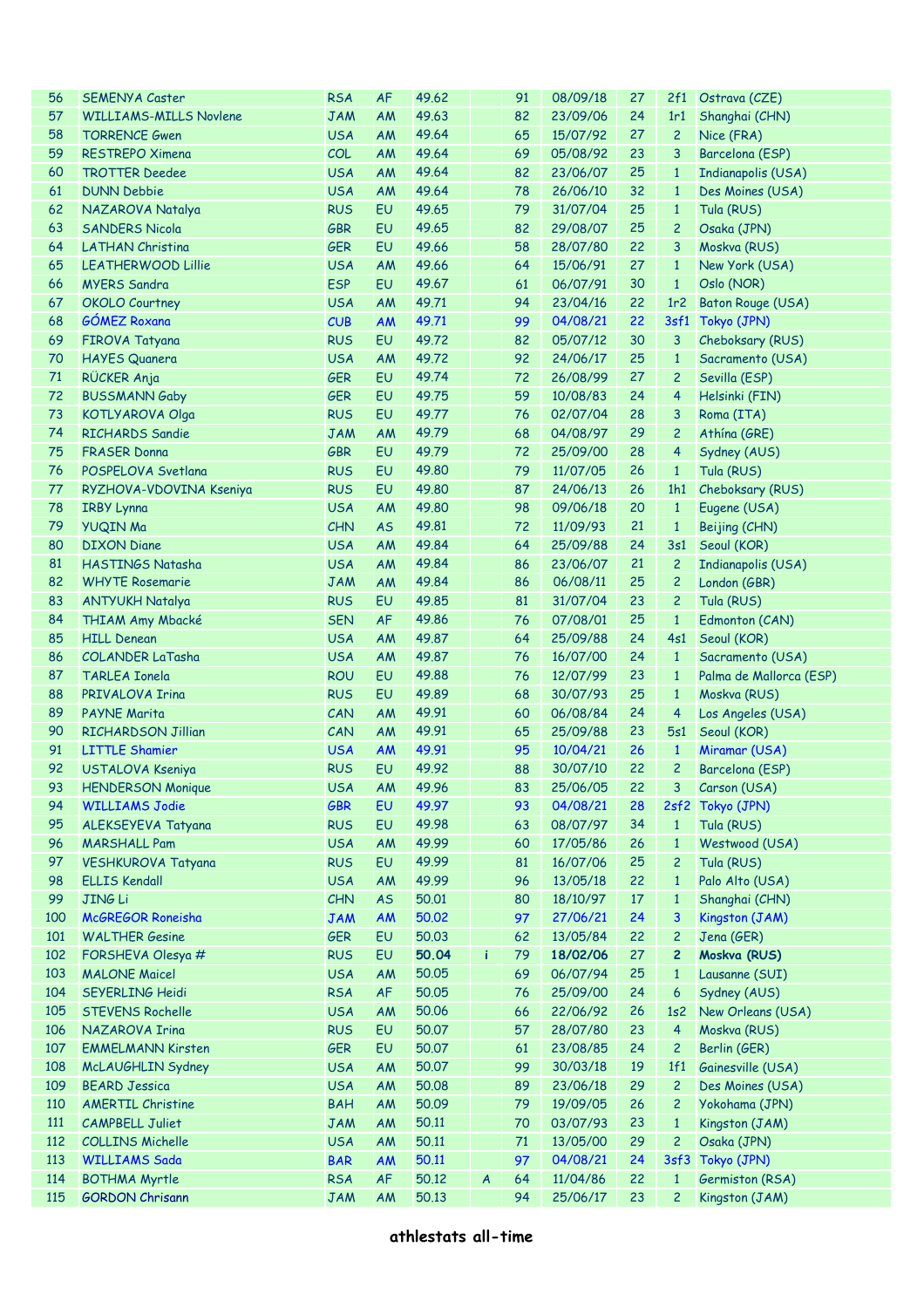| <b>116</b> | <b>SALIN Riitta</b>          | <b>FIN</b> | EU        | 50.14 |                  | 50   | 04/09/74    | 24 | $\mathbf{1}$            | Roma (ITA)                  |
|------------|------------------------------|------------|-----------|-------|------------------|------|-------------|----|-------------------------|-----------------------------|
| 117        | <b>DAY Christine</b>         | <b>JAM</b> | <b>AM</b> | 50.14 |                  | 86   | 27/08/15    | 29 | $\overline{4}$          | Beijing (CHN)               |
| 118        | <b>WILLIAMS Stacey Ann</b>   | <b>JAM</b> | <b>AM</b> | 50.14 |                  | 99   | 27/06/21    | 22 | $\overline{4}$          | Kingston (JAM)              |
| 119        | <b>STREIDT Ellen</b>         | <b>GER</b> | EU        | 50.15 |                  | 52   | 10/07/76    | 24 | $\overline{c}$          | Berlin (GER)                |
| 120        | ZYKINA Oleysa                | <b>RUS</b> | EU        | 50.15 |                  | 80   | 13/07/01    | 21 | $\mathbf{1}$            | Tula (RUS)                  |
| 121        | <b>ZYUSKOVA Nina</b>         | <b>UKR</b> | EU        | 50.17 |                  | 52   | 28/07/80    | 28 | 5                       | Moskva (RUS)                |
| 122        | KAISER-BROWN Natasha         | <b>USA</b> | <b>AM</b> | 50.17 |                  | 67   | 17/08/93    | 26 | $\overline{c}$          | Stuttgart (GER)             |
| 123        | <b>BASKAKOVA Irina</b>       | <b>RUS</b> | EU        | 50.19 |                  | 56   | 21/06/83    | 27 | $\overline{c}$          | Moskva (RUS)                |
| 124        | <b>POETSCHKA Renee</b>       | <b>AUS</b> | OC        | 50.19 |                  | $71$ | 12/03/94    | 23 | $\mathbf{1}$            | Sydney (AUS)                |
| 125        | <b>SPENCER Kaliese</b>       | <b>JAM</b> | AM        | 50.19 |                  | 87   | 08/09/13    | 26 | $\mathbf{2}$            | Rieti (ITA)                 |
| 126        | <b>FUCHSOVA Helena</b>       | CZE        | EU        | 50.21 |                  | 65   | 21/08/98    | 33 | $\overline{c}$          | <b>Budapest (HUN)</b>       |
| 127        | <b>MUPOPO Kabange</b>        | <b>ZAM</b> | AF        | 50.22 |                  | 92   | 15/09/15    | 23 | $\mathbf{1}$            | Brazzaville (CGO)           |
| 128        | GONCHARENKO Svetlana         | <b>RUS</b> | EU        | 50.23 |                  | 71   | 23/07/00    | 29 | 2s1                     | Tula (RUS)                  |
| 129        | <b>HOLLAND Maree</b>         | <b>AUS</b> | OC        | 50.24 |                  | 63   | 25/09/88    | 25 | 3s2                     | Seoul (KOR)                 |
| 130        | <b>WINEBERG Mary</b>         | <b>USA</b> | <b>AM</b> | 50.24 |                  | 80   | 23/06/07    | 27 | 3                       | Indianapolis (USA)          |
| 131        | GEORGIEVA Daniela            | <b>BUL</b> | EU        | 50.25 |                  | 69   | 20/05/95    | 26 | $\mathbf{1}$            | Sofia (BUL)                 |
| 132        | <b>WASHINGTON Taylor</b>     | <b>USA</b> | AM        | 50.25 |                  | 93   | 03/07/16    | 23 | $\overline{4}$          | Eugene (USA)                |
| 133        | <b>ROHDE Brigitte</b>        | <b>GER</b> | EU        | 50.26 |                  | 54   | 01/05/76    | 22 | 1r <sub>2</sub>         | Split (CRO)                 |
| 134        | LITVINOVA Lyudmila           | <b>RUS</b> | EU        | 50.27 |                  | 85   | 24/07/09    | 24 | 3                       | Cheboksary (RUS)            |
| 135        | NOVOSELTSOVA Liliya          | <b>RUS</b> | EU        | 50.28 |                  | 62   | 20/07/84    | 22 | $\overline{c}$          | Moskva (RUS)                |
| 136        | <b>THIMM Ute</b>             | <b>GER</b> | EU        | 50.28 |                  | 58   | 25/09/88    | 30 | 6s1                     | Seoul (KOR)                 |
| 137        | <b>SPENCER Ashley</b>        | <b>USA</b> | <b>AM</b> | 50.28 |                  | 93   | 07/06/13    | 20 | $\mathbf{1}$            | Eugene (USA)                |
| 138        | <b>WHITNEY Kaylin</b>        | <b>USA</b> | <b>AM</b> | 50.29 |                  | 98   | 20/06/21    | 23 | 5                       | Eugene (USA)                |
| 139        | <b>BOLINGO Cynthia</b>       | <b>BEL</b> | EU        | 50.29 |                  | 93   | 05/07/21    | 28 | $\mathbf{1}$            | Tomblaine (FRA)             |
| 140        | <b>AFOLABI Olabisi</b>       | <b>NGR</b> | <b>AF</b> | 50.30 |                  | 75   | 22/07/00    | 25 | 3                       | Lagos (NGR)                 |
|            |                              |            |           |       |                  |      |             |    |                         |                             |
| 141        | <b>GRENOT Libania</b>        | <b>ITA</b> | EU        | 50.30 |                  | 83   | 02/07/09    | 26 | $\mathbf{1}$            | Pescara (ITA)               |
| 142        | <b>USOVICH Ilona</b>         | <b>BLR</b> | EU        | 50.31 |                  | 82   | 27/08/07    | 25 | 3s1                     | Osaka (JPN)                 |
| 143        | <b>JELE Lydia</b>            | <b>BOT</b> | <b>AF</b> | 50.32 | $\boldsymbol{A}$ | 90   | 25/03/17    | 27 | $\mathbf{1}$            | Pretoria (RSA)              |
| 144        | DZHIGALOVA Lyudmila *        | <b>UKR</b> | EU        | 50.33 |                  | 62   | 06/07/90    | 28 | $\mathbf{1}$            | Kyiv (UKR)                  |
| 145        | ROHLÄNDER-FROMM Uta          | <b>GER</b> | EU        | 50.33 |                  | 69   | 19/07/98    | 29 | $\overline{4}$          | Stuttgart (GER)             |
| 146        | <b>MALETZKI Doris</b>        | <b>GER</b> | EU        | 50.34 |                  | 52   | 10/07/76    | 24 | $\overline{4}$          | Berlin (GER)                |
| 147        | <b>ARENDT Helga</b>          | <b>GER</b> | EU        | 50.36 |                  | 64   | 25/09/88    | 24 | 4s2                     | Seoul (KOR)                 |
| 148        | <b>RAZOR Bianca</b>          | <b>ROU</b> | EU        | 50.37 |                  | 94   | 24/08/15    | 21 | 1h5                     | Beijing (CHN)               |
| 149        | <b>BOL Femke</b>             | <b>NED</b> | EU        | 50.37 |                  | 00   | 19/06/21    | 21 | 1f1                     | Cluj-Napoca (ROU)           |
| 150        | NADJINA Kaltouma             | CHA        | <b>AF</b> | 50.38 |                  | 76   | 06/08/01    | 25 | 2s2                     | Edmonton (CAN)              |
| 151        | ROBINSON Moushaumi           | <b>USA</b> | AM        | 50.38 |                  | 81   | 25/06/05    | 24 | $\overline{4}$          | Carson (USA)                |
| 152        | KIEŁBASIŃSKA Anna            | <b>POL</b> | EU        | 50.38 |                  | 90   | 14/08/21    | 31 |                         | 1f4 La Chaux-de-Fonds (SUI) |
|            | 153 XIUJIE Du                | CHN        | <b>AS</b> | 50.39 |                  |      | 71 18/08/95 | 24 |                         | 1 Beijing (CHN)             |
| 154        | <b>ATKINS Joanna</b>         | <b>USA</b> | AM        | 50.39 |                  | 89   | 13/06/09    | 20 | $\mathbf{1}$            | Fayetteville (USA)          |
| 155        | <b>HARGROVE Monica</b>       | <b>USA</b> | AM        | 50.39 |                  | 82   | 13/07/09    | 27 | $\overline{c}$          | Athína (GRE)                |
| 156        | HOWARD Sherri                | <b>USA</b> | AM        | 50.40 |                  | 62   | 19/06/84    | 22 | $\overline{4}$          | Los Angeles (USA)           |
| 157        | <b>SMITH Phylis</b>          | GBR        | EU        | 50.40 |                  | 65   | 03/08/92    | 27 | 4s1                     | Barcelona (ESP)             |
| 158        | SWIETY-ERSETIC Justyna       | <b>POL</b> | EU        | 50.41 |                  | 92   | 11/08/18    | 26 | $\mathbf{1}$            | Berlin (GER)                |
| 159        | <b>RAWLINSON Jana</b>        | <b>AUS</b> | OC        | 50.43 |                  | 82   | 22/03/03    | 21 | $\mathbf{1}$            | Sydney (AUS)                |
| 160        | <b>CROOKS Charmaine</b>      | CAN        | AM        | 50.45 |                  | 62   | 06/08/84    | 22 | 7                       | Los Angeles (USA)           |
| 161        | <b>BELIMPASAKI Maria</b>     | GRE        | EU        | 50.45 |                  | 91   | 11/08/18    | 27 | $\overline{c}$          | Berlin (GER)                |
| 162        | <b>MACKEY Kendra</b>         | <b>USA</b> | AM        | 50.46 |                  | 69   | 21/06/92    | 23 | 1q1                     | New Orleans (USA)           |
| 163        | <b>YOUNG Dannette</b>        | <b>USA</b> | AM        | 50.46 |                  | 64   | 24/06/92    | 28 | $\overline{4}$          | New Orleans (USA)           |
| 164        | <b>ABIOYE Muinat</b>         | <b>NGR</b> | AF        | 50.46 |                  | 81   | 18/07/98    | 17 | $\overline{c}$          | Lagos (NGR)                 |
| 165        | <b>BAISDEN Kendall</b>       | <b>USA</b> | AM        | 50.46 |                  | 95   | 18/05/14    | 19 | $\overline{c}$          | Lubbock (USA)               |
| 166        | <b>BOTLOGETSWE Christine</b> | <b>BOT</b> | <b>AF</b> | 50.48 |                  | 95   | 16/06/19    | 24 | 3                       | Rabat (MAR)                 |
| 167        | <b>GOYSHCHIK Tatyana</b>     | <b>RUS</b> | EU        | 50.49 |                  | 52   | 24/07/79    | 27 | 3r1                     | Moskva (RUS)                |
| 168        | SHAKES-DRAYTON Perri         | <b>GBR</b> | EU        | 50,50 |                  | 88   | 22/06/13    | 25 | 1r <sub>2</sub>         | Gateshead (GBR)             |
| 169        | <b>SHMONINA Marina</b>       | <b>UZB</b> | <b>AS</b> | 50,52 |                  | 65   | 06/07/90    | 25 | $\overline{c}$          | Kyiv (UKR)                  |
| 170        | <b>COX Crystal</b>           | <b>USA</b> | AM        | 50.52 |                  | 79   | 17/07/04    | 25 | $\overline{\mathbf{4}}$ | Sacramento (USA)            |
| 171        | <b>SPRUNGER Léa</b>          | SUI        | EU        | 50,52 |                  | 90   | 01/07/18    | 28 | 1f1                     | La Chaux-de-Fonds (SUI)     |
| 172        | <b>GRAHAM Kim</b>            | <b>USA</b> | AM        | 50.53 |                  | 71   | 17/06/96    | 25 | 1s1                     | Atlanta (USA)               |
| 173        | <b>OANTA Iolanda</b>         | <b>ROU</b> | EU        | 50.55 |                  | 65   | 13/08/88    | 23 | $\mathbf{1}$            | Pitesti (ROU)               |
| 174        | USOVICH Svetlana #           | <b>BLR</b> | EU        | 50.55 | i                | 80   | 05/03/05    | 25 | $\overline{c}$          | Madrid (ESP)                |
| 175        | ZADORINA Kseniya             | <b>RUS</b> | EU        | 50.55 |                  | 87   | 24/07/13    | 26 | $\mathbf{1}$            | Moskva (RUS)                |
|            |                              |            |           |       |                  |      |             |    |                         |                             |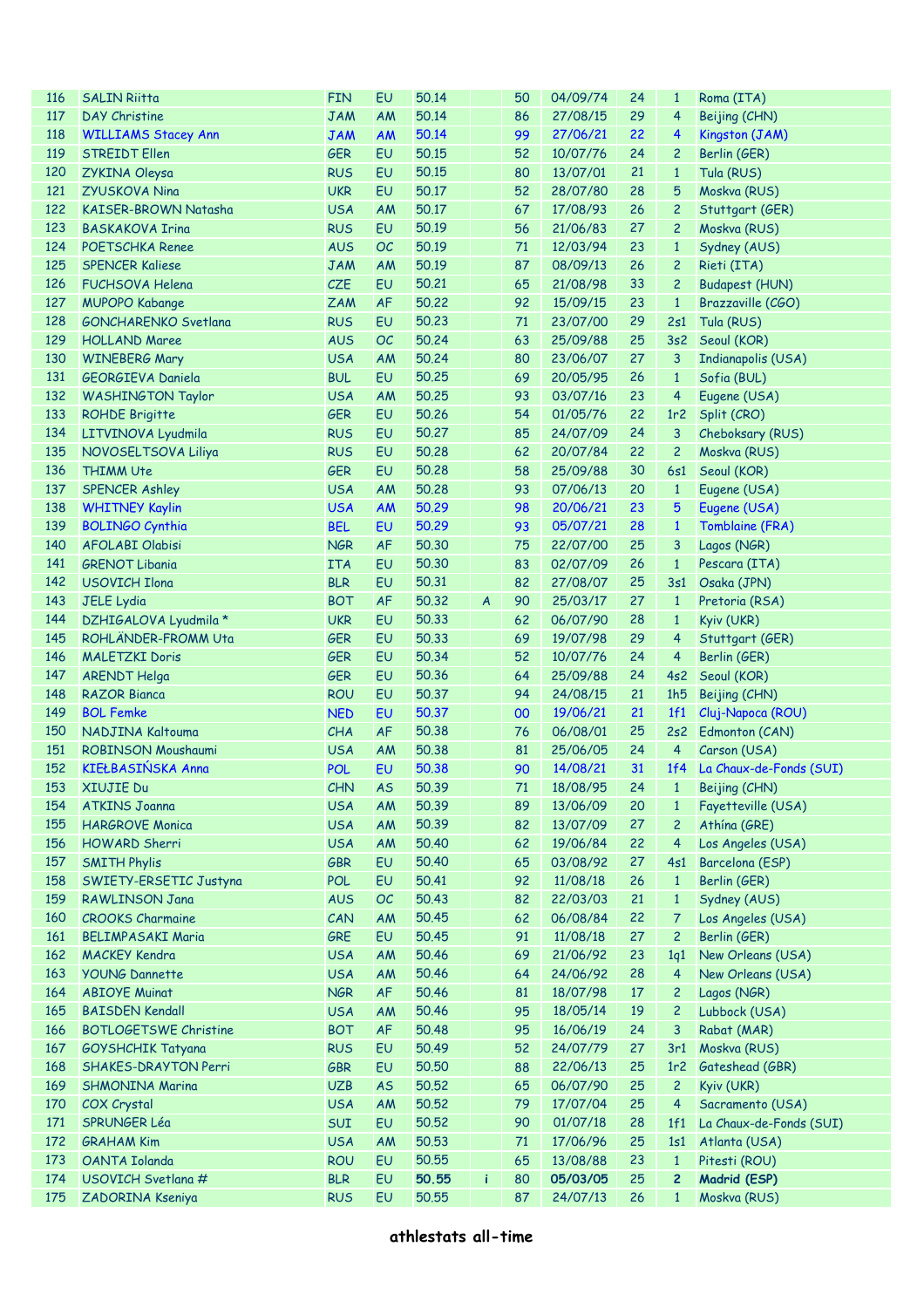| 176 | <b>HAGGMAN Pirjo</b>       | <b>FIN</b> | EU        | 50.56 |                  | 51 | 29/07/76    | 25 | 4               | Montréal (CAN)           |
|-----|----------------------------|------------|-----------|-------|------------------|----|-------------|----|-----------------|--------------------------|
| 177 | <b>PENTON Aurelia</b>      | CUB        | <b>AM</b> | 50.56 | $\boldsymbol{A}$ | 41 | 16/07/78    | 37 | $\mathbf{1}$    | Medellín (COL)           |
| 178 | <b>HALKIA</b> Faní         | GRE        | EU        | 50.56 |                  | 79 | 12/09/04    | 25 | 4               | Berlin (GER)             |
| 179 | de KLERK Evette            | <b>RSA</b> | <b>AF</b> | 50.57 | $\boldsymbol{A}$ | 65 | 02/04/86    | 21 | $\mathbf{1}$    | Germiston (RSA)          |
| 180 | LE-ROY Anastasia           | <b>JAM</b> | AM        | 50.57 |                  | 87 | 11/04/18    | 31 | $\overline{c}$  | Gold Coast (AUS)         |
| 181 | MIGUNOVA Yelena            | <b>RUS</b> | EU        | 50.59 |                  | 84 | 18/07/08    | 24 | $\overline{4}$  | Kazan (RUS)              |
| 182 | <b>MOROKO</b> Galefele     | <b>BOT</b> | <b>AF</b> | 50.59 |                  | 97 | 30/09/19    | 22 | 1h4             | Doha (QAT)               |
| 183 | <b>AZEVEDO Cátia</b>       | <b>POR</b> | EU        | 50.59 |                  | 94 | 03/06/21    | 27 | 2f1             | Huelva (ESP)             |
| 184 | <b>KRYLOVA Larisa</b>      | <b>RUS</b> | EU        | 50.60 |                  | 55 | 14/08/82    | 27 | $\mathbf{1}$    | Kyiv (UKR)               |
| 185 | <b>STROMAN LaTarsha</b>    | <b>USA</b> | AM        | 50.60 |                  | 75 | 07/06/97    | 22 | $\mathbf{1}$    | <b>Bloomington (USA)</b> |
| 186 | <b>MUHAMMAD Dalilah</b>    | <b>USA</b> | AM        | 50.60 |                  | 90 | 16/06/19    | 29 | 1f1             | Chorzów (POL)            |
| 187 | <b>DUPORTY Daisy Julia</b> | CUB        | AM        | 50.61 |                  | 71 | 06/09/94    | 23 | $\overline{c}$  | Madrid (ESP)             |
| 188 | <b>BATTEN Kim</b>          | <b>USA</b> | AM        | 50.61 |                  | 69 | 23/05/98    | 29 | 1r1             | Atlanta (USA)            |
| 189 | <b>BRYANT Rosalyn</b>      | <b>USA</b> | AM        | 50.62 |                  | 56 | 28/07/76    | 20 | 1s2             | Montréal (CAN)           |
| 190 | <b>KÄFER Karoline</b>      | <b>AUT</b> | EU        | 50.62 | $\boldsymbol{A}$ | 54 | 18/06/77    | 23 | $\mathbf{1}$    | Klagenfurt (AUT)         |
| 191 | FIGUEIREDO Maria Magnolia  | <b>BRA</b> | AM        | 50.62 |                  | 63 | 21/08/90    | 27 | $\mathbf{1}$    | Rovereto (ITA)           |
| 192 | <b>FALL Fatou Bintou</b>   | <b>SEN</b> | <b>AF</b> | 50.62 |                  | 81 | 16/07/04    | 23 | $\mathbf{1}$    | Brazzaville (CGO)        |
| 193 | LLOYD Shereefa             | <b>JAM</b> | AM        | 50.62 |                  | 82 | 29/06/08    | 26 | 4               | Kingston (JAM)           |
| 194 | PYHYDA Nataliya            | <b>UKR</b> | EU        | 50.62 |                  | 81 | 25/08/15    | 34 | 4sf3            | Beijing (CHN)            |
| 195 | <b>SCUTT Michelle</b>      | <b>GBR</b> | EU        | 50.63 |                  | 60 | 31/05/82    | 22 | $\mathbf{1}$    | Cwmbran (GBR)            |
| 196 | <b>KHARLAMOVA Marina</b>   | <b>RUS</b> | EU        | 50.63 |                  | 62 | 21/06/83    | 21 | 4r1             | Moskva (RUS)             |
|     |                            |            |           |       |                  |    |             |    |                 |                          |
| 197 | <b>BELOVA Lyudmila</b>     | <b>RUS</b> | EU        | 50.63 |                  | 58 | 04/08/84    | 26 | 3               | Moskva (RUS)             |
| 198 | <b>HEMMINGS Deon</b>       | <b>JAM</b> | AM        | 50.63 |                  | 68 | 24/06/95    | 27 | $\mathbf{1}$    | Kingston (JAM)           |
| 199 | <b>BARBER Mikele</b>       | <b>USA</b> | AM        | 50.63 |                  | 80 | 13/05/01    | 21 | $\mathbf{1}$    | Columbia (USA)           |
| 200 | <b>DUNMORE Makenzie</b>    | <b>USA</b> | AM        | 50.63 |                  | 97 | 13/05/18    | 21 | $\overline{c}$  | Palo Alto (USA)          |
| 201 | <b>STEPTER Jaide</b>       | <b>USA</b> | AM        | 50.63 |                  | 94 | 05/07/18    | 24 | 4               | Lausanne (SUI)           |
| 202 | <b>JANKE Karin</b>         | <b>GER</b> | EU        | 50.64 |                  | 63 | 11/08/90    | 27 | $\mathbf{1}$    | Düsseldorf (GER)         |
| 203 | <b>REGIS Hazel-Ann</b>     | <b>GRN</b> | AM        | 50.64 |                  | 81 | 16/05/04    | 23 | $\mathbf{1}$    | Oxford (USA)             |
| 204 | <b>DIMITROVA Mariyana</b>  | <b>BUL</b> | EU        | 50.64 |                  | 82 | 10/08/06    | 24 | 4               | Göteborg (SWE)           |
| 205 | <b>HARPER Daina</b>        | <b>USA</b> | AM        | 50.64 |                  | 95 | 24/06/17    | 22 | 6               | Sacramento (USA)         |
| 206 | <b>RUZINA Yelena</b>       | <b>RUS</b> | EU        | 50.65 |                  | 64 | 06/07/90    | 26 | 3               | Kyiv (UKR)               |
| 207 | <b>DAVY Nadia</b>          | <b>JAM</b> | AM        | 50.66 |                  | 80 | 14/06/03    | 23 | 3               | Sacramento (USA)         |
| 208 | <b>ROSIKHINA Irina</b>     | <b>RUS</b> | EU        | 50.66 |                  | 75 | 30/07/04    | 29 | 3s2             | Tula (RUS)               |
| 209 | PORTER Shanelle            | <b>USA</b> | AM        | 50.67 |                  | 72 | 07/07/96    | 24 | $\overline{c}$  | Padova (ITA)             |
| 210 | <b>BARNES Tracy</b>        | <b>JAM</b> | AM        | 50.67 |                  | 75 | 27/06/98    | 23 | $\overline{c}$  | Kingston (JAM)           |
| 211 | <b>TKACH Anna</b>          | <b>RUS</b> | EU        | 50.67 |                  | 75 | 22/07/00    | 25 | 1h3             | Tula (RUS)               |
| 212 | ROSLANOVA Tatyana          | <b>KAZ</b> | <b>AS</b> | 50.68 |                  | 80 | 05/06/04    | 24 | $\mathbf{1}$    | Almaty (KAZ)             |
|     | 213 JENKINS Tovea          | <b>JAM</b> | <b>AM</b> | 50.68 |                  |    | 92 27/06/21 | 29 |                 | 5 Kingston (JAM)         |
| 214 | <b>NGUIMGO Mireille</b>    | <b>CMR</b> | AF        | 50.69 |                  | 76 | 13/08/00    | 24 | 1rA             | La Chaux-de-Fonds (SUI)  |
| 215 | YEFREMOVA Antonina         | <b>UKR</b> | EU        | 50.69 |                  | 81 | 31/05/11    | 30 | 1r <sub>2</sub> | Yalta (UKR)              |
| 216 | <b>BARNETT Sharrika</b>    | <b>USA</b> | AM        | 50.69 |                  | 97 | 13/05/18    | 21 | $\mathbf{1}$    | Knoxville (USA)          |
| 217 | <b>KOTTE Gabriele</b>      | <b>GER</b> | EU        | 50.70 |                  | 58 | 12/08/79    | 21 | $1=$            | Karl-Marx-Stadt (GER)    |
| 218 | <b>BLASZAK Genowefa</b>    | POL        | EU        | 50.70 |                  | 57 | 15/08/86    | 29 | 3               | Berlin (GER)             |
| 219 | <b>KACZMAREK Natalia</b>   | <b>POL</b> | EU        | 50.70 |                  | 98 | 05/09/21    | 23 | $\mathbf{1}$    | Chorzów (POL)            |
| 220 | <b>IKAUNIECE Vineta</b>    | LAT        | EU        | 50.71 |                  | 62 | 04/09/88    | 26 | 4               | Moskva (RUS)             |
| 221 | <b>CURBISHLEY Allison</b>  | <b>GBR</b> | EU        | 50.71 |                  | 76 | 18/09/98    | 22 | $\overline{c}$  | Kuala Lumpur (MAS)       |
| 222 | <b>POMPEY Aliann</b>       | <b>GUY</b> | AM        | 50.71 |                  | 78 | 16/08/09    | 31 | 4s1             | Berlin (GER)             |
| 223 | <b>HALL Patricia</b>       | <b>JAM</b> | AM        | 50.71 |                  | 82 | 07/06/12    | 30 | $\overline{c}$  | Oslo (NOR)               |
| 224 | <b>GEORGE Patience</b>     | <b>NGR</b> | AF        | 50.71 |                  | 91 | 15/09/15    | 24 | $\overline{c}$  | Brazzaville (CGO)        |
| 225 | ADEKOYA Oluwakemi          | <b>BRN</b> | <b>AS</b> | 50.72 |                  | 93 | 13/08/16    | 23 | 2h3             | Río de Janeiro (BRA)     |
| 226 | <b>SCHOEMAN Adri</b>       | <b>RSA</b> | <b>AF</b> | 50.73 | A                | 70 | 14/04/96    | 26 | $\overline{c}$  | Johannesburg (RSA)       |
| 227 | <b>KOMGANG Claudine</b>    | CMR        | AF        | 50.73 | $\boldsymbol{A}$ | 74 | 01/07/00    | 26 | 3               | Cd. México (MEX)         |
| 228 | SOTNIKOVA Yulia            | <b>RUS</b> | EU        | 50.73 |                  | 70 | 23/07/00    | 30 | 2s2             | Tula (RUS)               |
| 229 | <b>CUDDIHY Joanne</b>      | IRL        | EU        | 50.73 |                  | 84 | 27/08/07    | 23 | 4s1             | Osaka (JPN)              |
| 230 | <b>REID Suziann</b>        | <b>USA</b> | <b>AM</b> | 50.74 |                  | 77 | 02/07/99    | 22 | 3               | Lausanne (SUI)           |
| 231 | <b>DIGGS Talitha</b>       | <b>USA</b> | <b>AM</b> | 50.74 |                  | 02 | 12/06/21    | 19 | $\overline{c}$  | Eugene (USA)             |
| 232 | HOYTE-SMITH Joslyn         | <b>GBR</b> | EU        | 50.75 |                  | 54 | 18/06/82    | 28 | $\mathbf{1}$    | London (GBR)             |
| 233 | <b>ZEMLYAK Olha</b>        | <b>UKR</b> | EU        | 50.75 |                  | 90 | 14/08/16    | 26 | 3sf1            | Río de Janeiro (BRA)     |
| 234 | <b>BAKER Keshia</b>        | <b>USA</b> | <b>AM</b> | 50.76 |                  | 88 | 16/05/10    | 22 | $\mathbf{1}$    | <b>Berkeley (USA)</b>    |
| 235 | McLAUGHLIN-WHILBY Anneisha |            | AM        | 50.76 |                  | 86 | 25/06/17    | 31 | 4               | Kingston (JAM)           |
|     |                            | <b>JAM</b> |           |       |                  |    |             |    |                 |                          |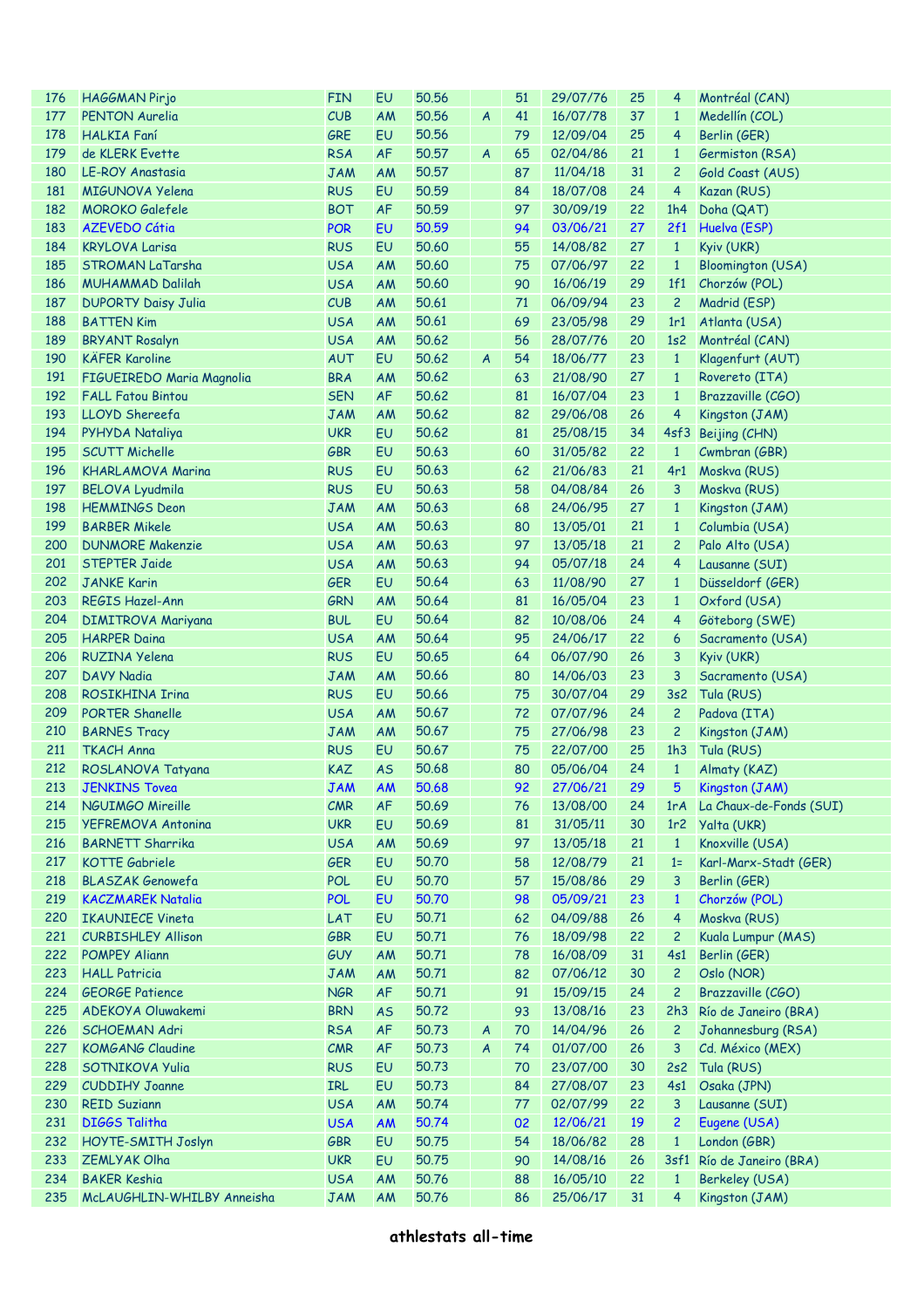| 236 | <b>MILLER Polina</b>            | <b>RUS</b> | EU        | 50.76 |                  | 00 | 05/07/21 | 21 | 2                | Tomblaine (FRA)                    |
|-----|---------------------------------|------------|-----------|-------|------------------|----|----------|----|------------------|------------------------------------|
| 237 | <b>DIDILENKO Yelena</b>         | <b>RUS</b> | EU        | 50.77 |                  | 61 | 27/07/83 | 22 | $\mathbf{1}$     | Leningrad (RUS)                    |
| 238 | de WITTE Lisanne                | <b>NED</b> | EU        | 50.77 |                  | 92 | 11/08/18 | 26 | 3                | Berlin (GER)                       |
| 239 | <b>BROMFIELD Junelle</b>        | <b>JAM</b> | <b>AM</b> | 50.77 |                  | 98 | 27/06/21 | 23 | $\boldsymbol{6}$ | Kingston (JAM)                     |
| 240 | <b>ANTON Gisela</b>             | <b>GER</b> | EU        | 50.78 |                  | 54 | 27/07/76 | 22 | $\mathbf{1}$     | Halle (GER)                        |
| 241 | MINEYEVA Olga *                 | <b>RUS</b> | EU        | 50.78 |                  | 52 | 12/06/80 | 28 | $\overline{c}$   | Moskva (RUS)                       |
| 242 | FLINTOFF-KING Debbie            | <b>AUS</b> | OC        | 50.78 |                  | 60 | 11/07/86 | 26 | $\mathbf{3}$     | London (GBR)                       |
| 243 | <b>LOCK Michelle</b>            | <b>AUS</b> | OC        | 50.78 |                  | 67 | 03/08/92 | 25 | 7s1              | Barcelona (ESP)                    |
| 244 | GRGIĆ Danijela                  | <b>CRO</b> | EU        | 50.78 |                  | 88 | 17/08/06 | 18 | $\mathbf{1}$     | Beijing (CHN)                      |
| 245 | LEVINA Tatyana                  | <b>RUS</b> | EU        | 50.78 |                  | 77 | 02/08/07 | 30 | $\overline{4}$   | Tula (RUS)                         |
| 246 | <b>THOMAS Brionna</b>           | <b>USA</b> | <b>AM</b> | 50,78 |                  | 96 | 09/06/18 | 22 | 3                | Eugene (USA)                       |
| 247 | <b>IVANOVA Natalya</b>          | <b>RUS</b> | EU        | 50.79 |                  | 81 | 31/07/04 | 23 | 6                | Tula (RUS)                         |
| 248 | <b>DAS Hima</b>                 | <b>IND</b> | <b>AS</b> | 50.79 |                  | 00 | 26/08/18 | 18 | $\overline{c}$   | Jakarta (INA)                      |
| 249 | <b>MANSON Taylor</b>            | <b>USA</b> | <b>AM</b> | 50.79 |                  | 99 | 20/06/21 | 22 | $\overline{7}$   | Eugene (USA)                       |
| 250 | <b>YEVSEYEVA Inna</b>           | <b>UKR</b> | EU        | 50.80 |                  | 64 | 18/09/86 | 22 | $\overline{c}$   | Tashkent (UZB)                     |
| 251 | <b>ARTYMATA Eleni</b>           | <b>CYP</b> | <b>EU</b> | 50.80 |                  | 86 | 04/08/21 | 35 |                  |                                    |
|     | <b>STAMENOVA Rositza</b>        |            |           |       |                  |    |          |    | 5sf1             | Tokyo (JPN)                        |
| 252 |                                 | <b>BUL</b> | EU        | 50.82 |                  | 55 | 16/08/84 | 29 | 4h1              | Praha (CZE)                        |
| 253 | <b>MARINOVA Yuliana</b>         | <b>BUL</b> | EU        | 50.82 |                  | 67 | 15/08/87 | 20 | $\mathbf{1}$     | Sofia (BUL)                        |
| 254 | RATTRAY-WILLIAMS Cathy          | <b>JAM</b> | AM        | 50.82 |                  | 63 | 25/09/88 | 25 | 6s2              | Seoul (KOR)                        |
| 255 | McCONNELL Lee                   | <b>GBR</b> | EU        | 50.82 |                  | 78 | 20/09/02 | 24 | $\overline{4}$   | Madrid (ESP)                       |
| 256 | <b>ROBERTS Kaelin</b>           | <b>USA</b> | <b>AM</b> | 50.82 |                  | 99 | 29/05/21 | 22 | 2h2              | College Station (USA)              |
| 257 | <b>KINZEL Gisela</b>            | <b>GER</b> | EU        | 50.83 |                  | 61 | 15/08/86 | 25 | $\overline{4}$   | Berlin (GER)                       |
| 258 | <b>BECKFORD Allison</b>         | <b>JAM</b> | <b>AM</b> | 50.83 |                  | 79 | 01/06/02 | 23 | $\mathbf{1}$     | Baton Rouge (USA)                  |
| 259 | LISNICHENKO Mariya              | <b>RUS</b> | EU        | 50.83 |                  | 80 | 29/07/04 | 24 | 1h6              | Tula (RUS)                         |
| 260 | <b>PONTEEN Tiandra</b>          | <b>SKN</b> | AM        | 50.83 |                  | 84 | 11/06/05 | 21 | $\overline{c}$   | Sacramento (USA)                   |
| 261 | <b>NIELSEN Laviai</b>           | <b>GBR</b> | EU        | 50.83 |                  | 96 | 20/07/19 | 22 | 3                | London (GBR)                       |
| 262 | COX Shana                       | <b>USA</b> | <b>AM</b> | 50.84 |                  | 85 | 31/05/08 | 23 | $\mathbf{1}$     | Tallahassee (USA)                  |
| 263 | ROSOLOVÁ Denisa                 | CZE        | EU        | 50.84 |                  | 86 | 31/05/11 | 25 | $\overline{c}$   | Ostrava (CZE)                      |
| 264 | <b>GEORGE Regina</b>            | <b>NGR</b> | AF        | 50.84 |                  | 91 | 11/08/13 | 22 |                  | 3sf1 Moskva (RUS)                  |
| 265 | <b>GUEI Floria</b>              | <b>FRA</b> | EU        | 50.84 |                  | 90 | 05/06/16 | 26 | $\mathbf{1}$     | Birmingham (GBR)                   |
| 266 | <b>ANDERSON Shae</b>            | <b>USA</b> | <b>AM</b> | 50.84 |                  | 99 | 20/06/21 | 22 | 8                | Eugene (USA)                       |
| 267 | <b>KNOLL Silke</b>              | <b>GER</b> | EU        | 50.85 |                  | 67 | 01/07/95 | 28 | $\mathbf{1}$     | Bremen (GER)                       |
| 268 | <b>BURIANOVA Jitka</b>          | CZE        | EU        | 50.85 |                  | 77 | 23/09/00 | 23 | 1q1              | Sydney (AUS)                       |
| 269 | <b>YOUNG Charokee</b>           | <b>JAM</b> | <b>AM</b> | 50.85 |                  | 00 | 29/05/21 | 21 | 2h3              | College Station (USA)              |
| 270 | PRENDERGAST Davita              | <b>JAM</b> | AM        | 50.86 |                  | 84 | 26/06/11 | 27 | $\overline{4}$   | Kingston (JAM)                     |
| 271 | NEDELCU Magdalena               | <b>ROU</b> | EU        | 50.87 |                  | 74 | 31/07/92 | 18 | $\mathbf{1}$     | București (ROU)                    |
| 272 | <b>CALATAYUD Zulia</b>          | CUB        | <b>AM</b> | 50.87 |                  | 79 | 30/06/01 | 22 | $\mathbf{1}$     | Alcalá de Henares (ESP)            |
|     | 273 BARBER Me'Lisa              | <b>USA</b> | AM        | 50.87 |                  |    |          |    |                  | 80 01/06/02 22 2 Baton Rouge (USA) |
| 274 | <b>WILKINS Bobbi-Gaye</b>       | <b>JAM</b> | AM        | 50.87 |                  | 88 | 28/09/08 | 20 |                  | 3sf2 Kingston (JAM)                |
| 275 | ONUORA Anyika                   | GBR        | EU        | 50.87 |                  | 84 | 25/08/15 | 31 | 5sf3             | Beijing (CHN)                      |
| 276 | <b>CONSTANTINE Kyra</b>         | CAN        | <b>AM</b> | 50.87 |                  | 98 | 12/06/21 | 23 | 3                | Eugene (USA)                       |
| 277 | <b>WILDEN Rita</b>              | <b>GER</b> | EU        | 50.88 |                  | 47 | 04/09/74 | 27 | 3                | Roma (ITA)                         |
| 278 | <b>DIXON Diamond</b>            |            | AM        | 50.88 |                  | 92 | 24/06/12 | 20 | 5                | Eugene (USA)                       |
|     |                                 | <b>USA</b> |           |       |                  |    |          |    |                  |                                    |
| 279 | <b>GRIFFITH-JOYNER Florence</b> | <b>USA</b> | AM        | 50.89 |                  | 59 | 08/06/85 | 26 | $\overline{c}$   | Los Angeles (USA)                  |
| 280 | <b>ABUGAN Folasade</b>          | <b>NGR</b> | AF        | 50.89 | A                | 90 | 02/05/08 | 18 | $\overline{c}$   | Addis Abeba (ETH)                  |
| 281 | <b>INGRAM Sheila</b>            | <b>USA</b> | AM        | 50.90 |                  | 57 | 28/07/76 | 19 | 3s1              | Montréal (CAN)                     |
| 282 | <b>WARREN Youlanda</b>          | <b>USA</b> | <b>AM</b> | 50.90 |                  | 72 | 17/06/96 | 24 | 2s1              | Atlanta (USA)                      |
| 283 | LYALINA Nadezhda                | <b>RUS</b> | EU        | 50.91 |                  | 56 | 24/05/83 | 27 | $\mathbf{1}$     | Krasnodar (RUS)                    |
| 284 | CHERNOVA Lyudmila               | <b>RUS</b> | EU        | 50.91 |                  | 55 | 24/05/83 | 28 | $\overline{c}$   | Krasnodar (RUS)                    |
| 285 | McDONALD Natassha               | CAN        | <b>AM</b> | 50.91 |                  | 97 | 15/05/21 | 24 | $\overline{c}$   | College Station (USA)              |
| 286 | SINZEL Margit                   | <b>GER</b> | EU        | 50.92 |                  | 58 | 10/07/76 | 18 | 5                | Berlin (GER)                       |
| 287 | <b>ANTOINE-WATKINS LaDonna</b>  | CAN        | AM        | 50.92 |                  | 74 | 23/09/00 | 26 | 2q1              | Sydney (AUS)                       |
| 288 | LEDOVSKAYA Tatyana *            | <b>BLR</b> | EU        | 50.93 |                  | 66 | 12/06/88 | 22 | 5rA              | Leningrad (RUS)                    |
| 289 | <b>HANSON Lorraine</b>          | <b>GBR</b> | EU        | 50.93 |                  | 65 | 26/08/91 | 26 | 5s1              | Tokyo (JPN)                        |
| 290 | <b>RURAK Yelena</b>             | <b>UKR</b> | EU        | 50.93 |                  | 72 | 18/05/96 | 24 | $\mathbf{1}$     | Kyiv (UKR)                         |
| 291 | SMITH Stephanie II              | <b>USA</b> | AM        | 50.93 |                  | 85 | 11/06/05 | 20 | 3                | Sacramento (USA)                   |
| 292 | <b>FOMENKO Viktoriya</b>        | <b>UKR</b> | EU        | 50.94 |                  | 70 | 18/05/96 | 26 | $\overline{c}$   | Kyiv (UKR)                         |
| 293 | <b>KOZAK Anna</b>               | <b>BLR</b> | EU        | 50.94 |                  | 74 | 01/06/96 | 22 | $\overline{c}$   | Madrid (ESP)                       |
| 294 | <b>BROWN Kamaria #</b>          | <b>USA</b> | AM        | 50.94 | i                | 92 | 01/03/14 | 22 | 1r2              | <b>College Station (USA)</b>       |
| 295 | <b>BONNE Idalmis</b>            | CUB        | <b>AM</b> | 50.95 | $\boldsymbol{A}$ | 71 | 15/07/95 | 24 | $\mathbf{1}$     | Guatemala City (GUA)               |
|     |                                 |            |           |       |                  |    |          |    |                  |                                    |